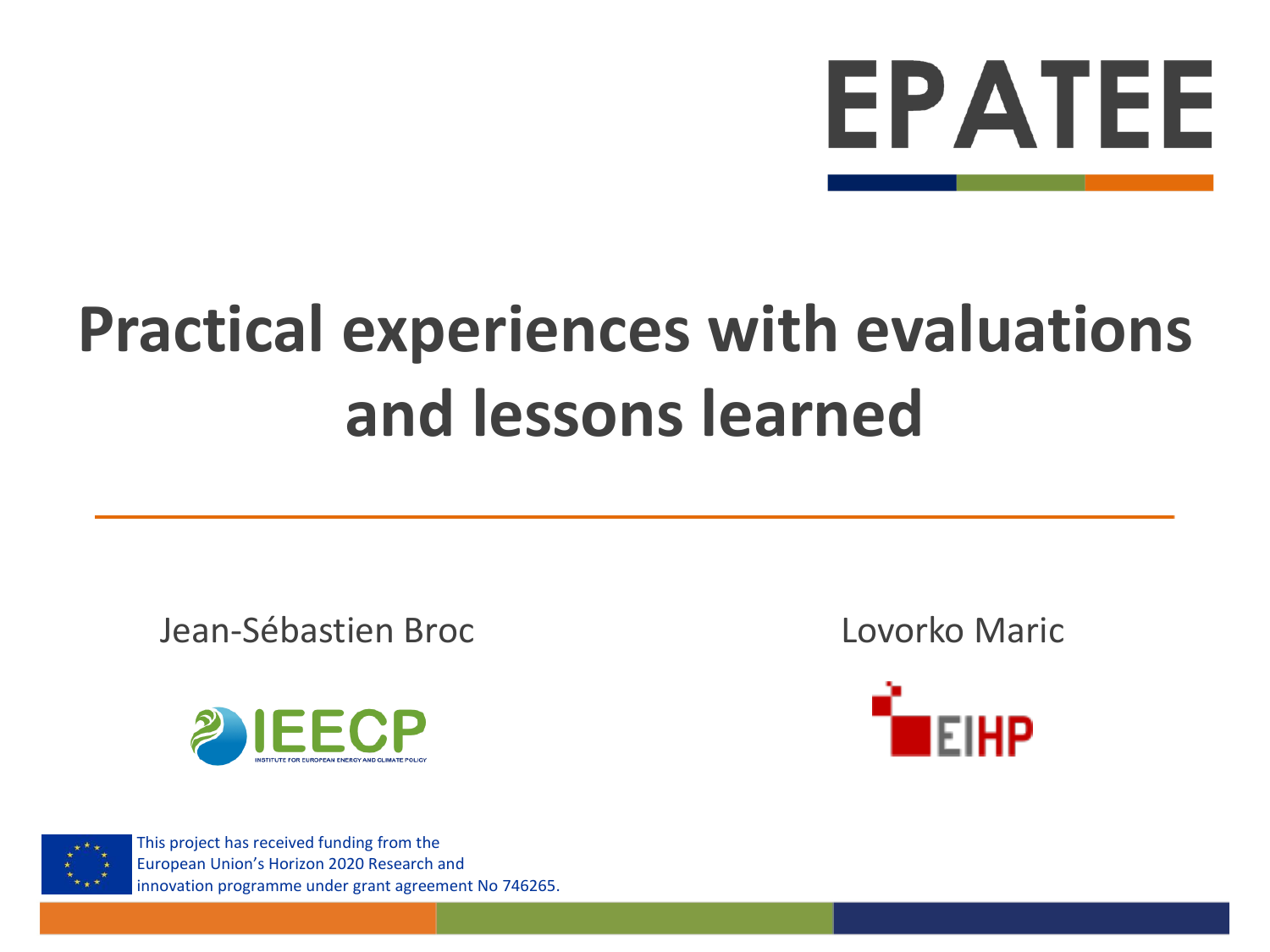





- Objectives and overview of EPATEE case studies
- Key messages / issues & discussions
- Discussions about synthesis crossing insights from Knowledge Base and case studies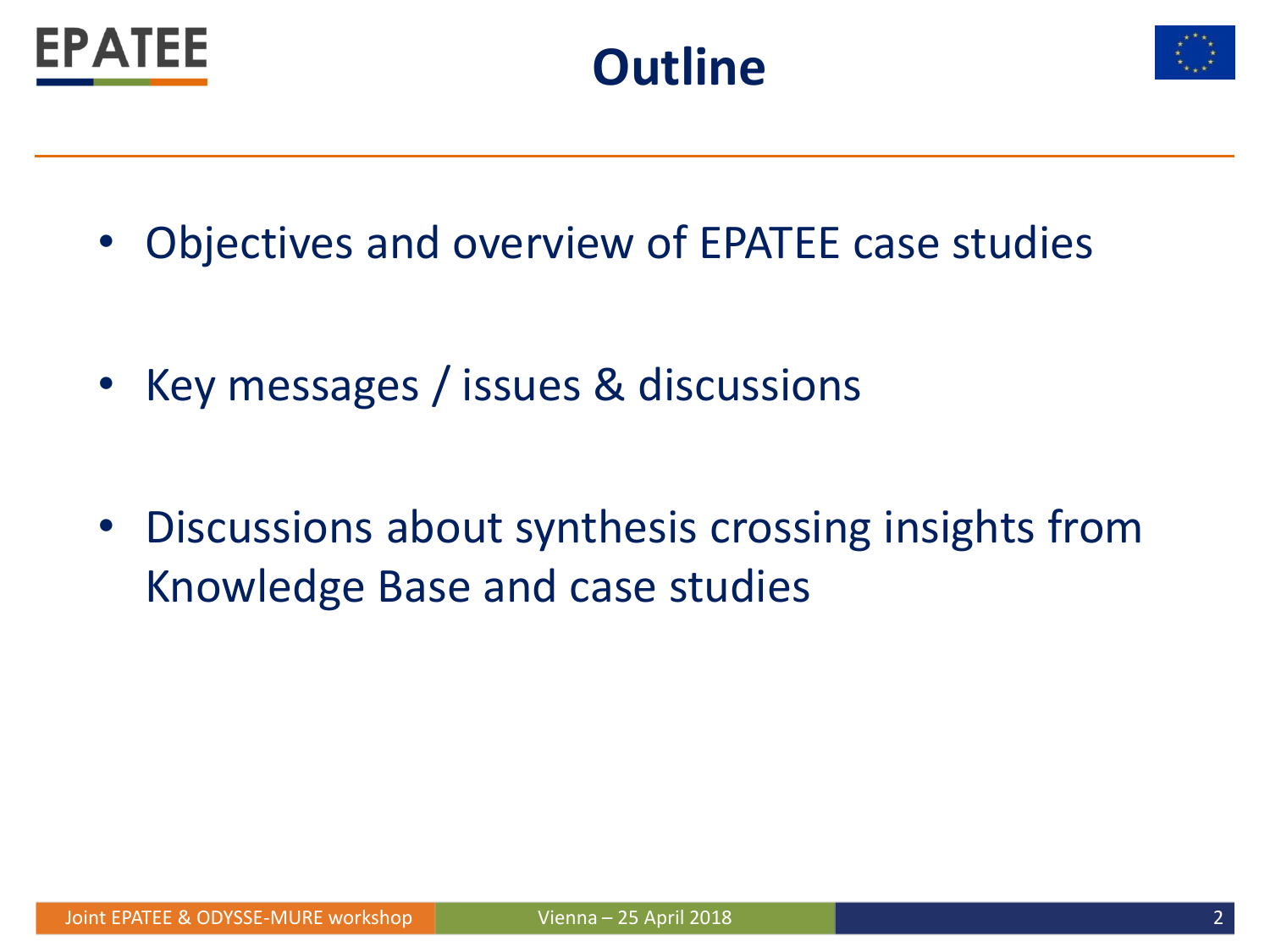EPATEE

# **Objectives of EPATEE case studies**

- Making information easily **accessible** & providing data as **transparent** as possible
- Analysing **concrete examples** about
- **why** evaluation is used
- **how** it is performed

#### **NO** INTENTION TO BE EXHAUSTIVE OR REPRESENTATIVE

Objective = covering a **diversity** of situations to produce **materials for experience sharing**

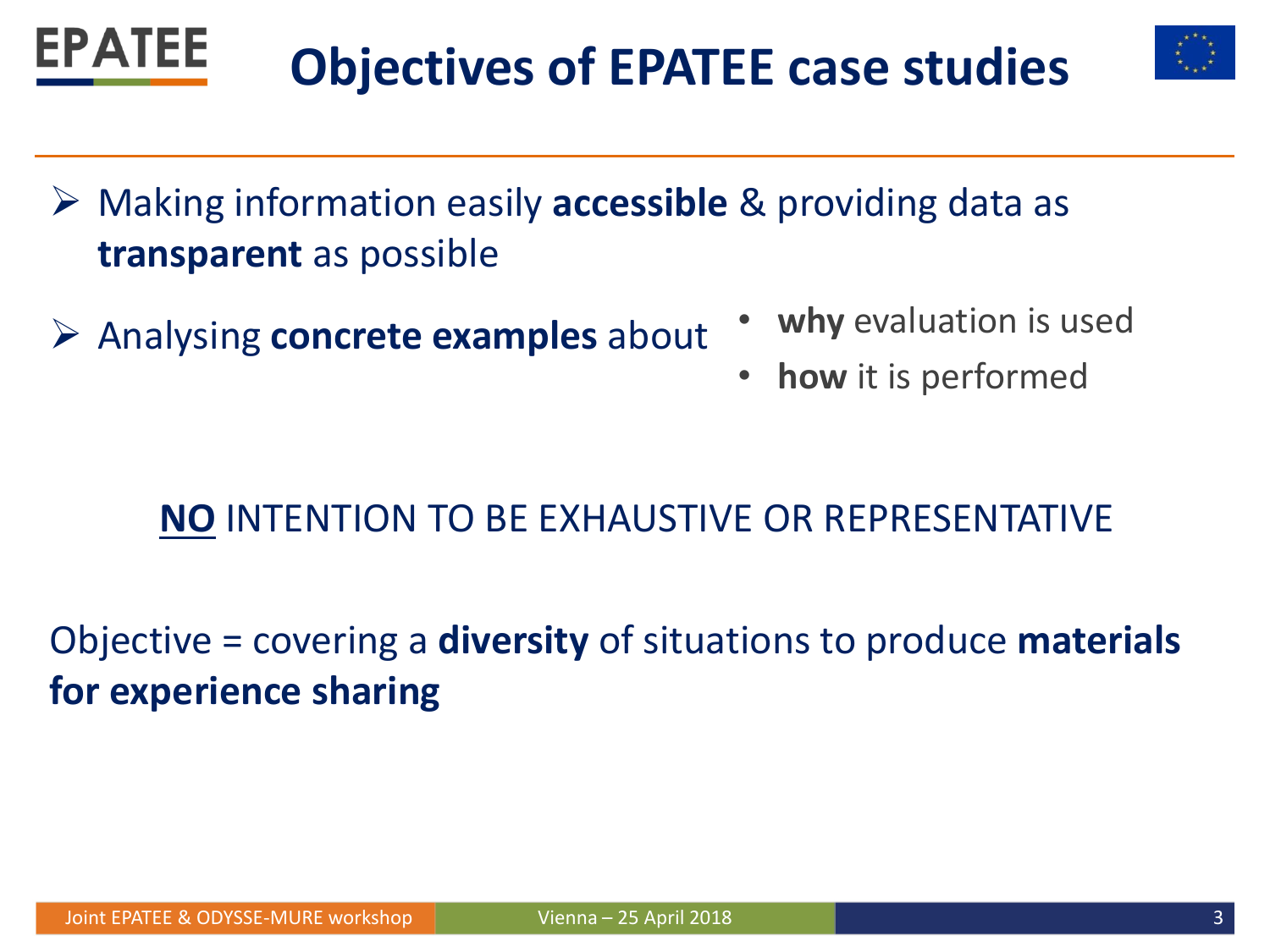

Joint EPATEE & ODYSSE-MURE workshop Vienna – 25 April 2018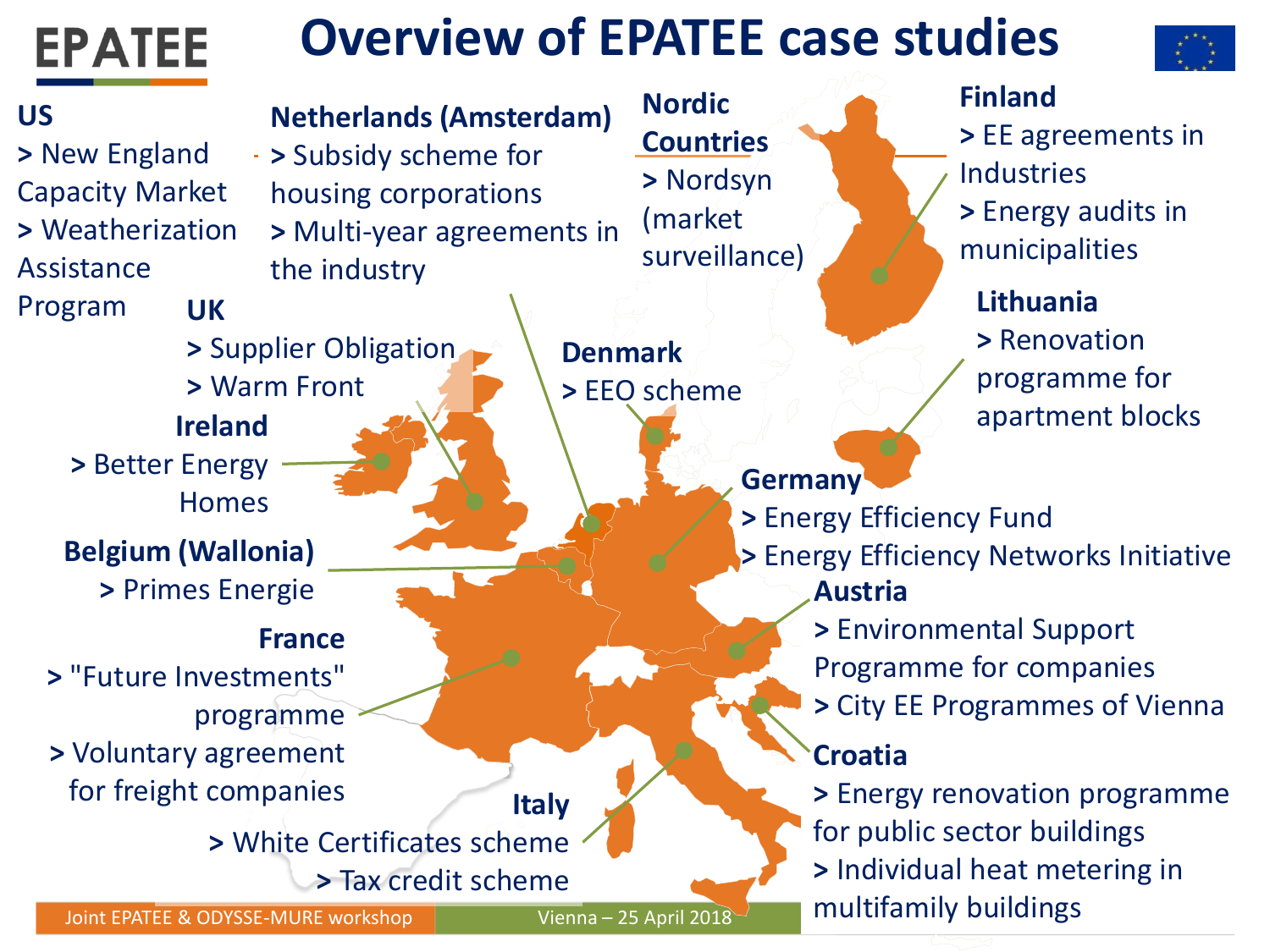



### Content of the case studies:

| Short description of<br>the measure | Data on energy<br>savings<br>Details about the<br>evaluation<br>method(s) | Insights about other<br>aspects monitored<br>or evaluated |
|-------------------------------------|---------------------------------------------------------------------------|-----------------------------------------------------------|
| Key data about<br>means and outputs |                                                                           | Focus on key<br>evaluation issue(s)<br>or practice(s)     |

**+ interview(s) with the evaluation customer and/or evaluator**

- $\rightarrow$  direct experience feedback
- + references
- 14 cases already available at: <https://epatee.eu/results> (more coming soon)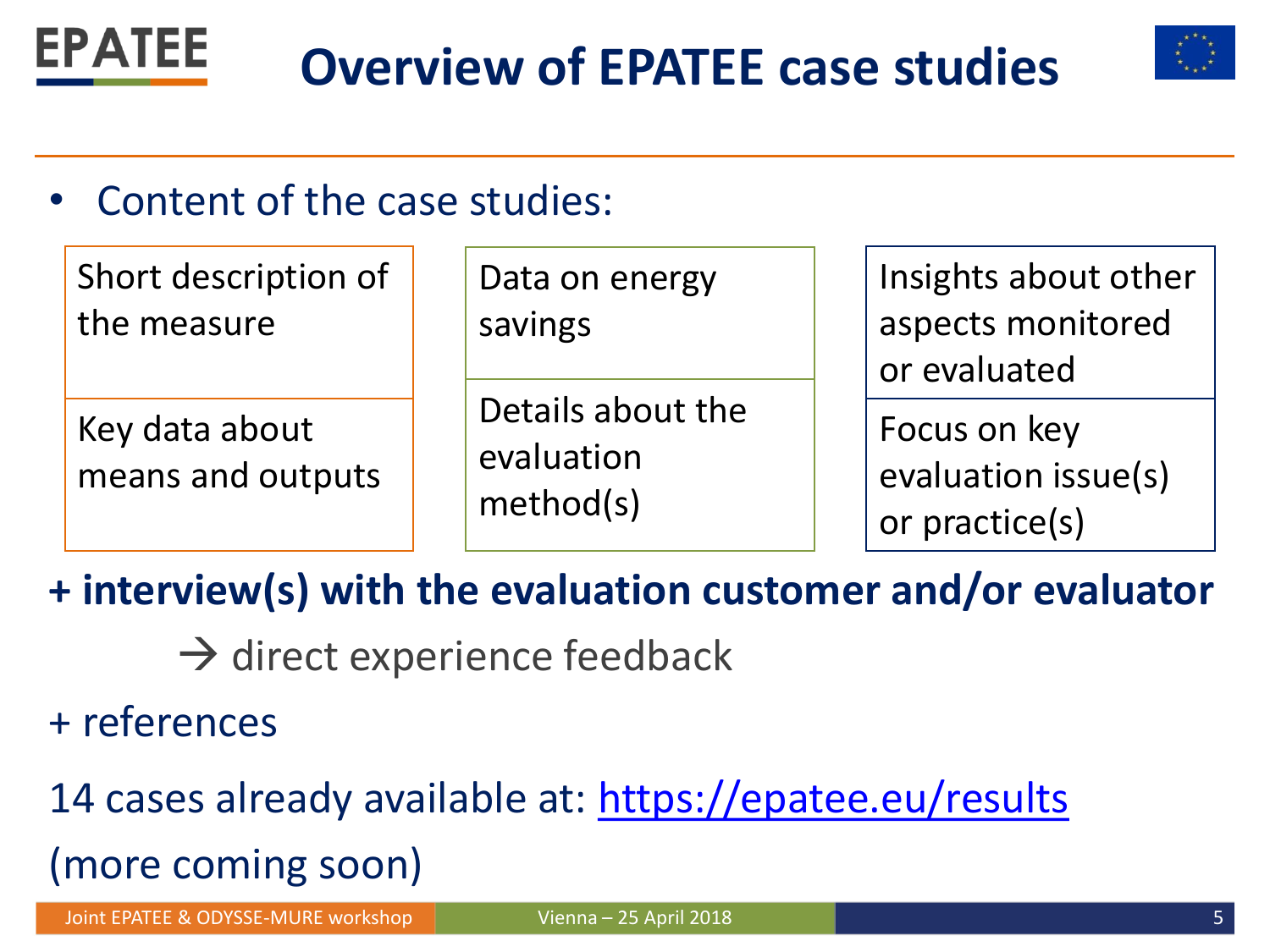



#### (one case may correspond to several categories)

|                      | Nb. of |
|----------------------|--------|
| <b>SECTOR</b>        | cases  |
| Residential          | 12     |
| <b>Transversal</b>   | 5      |
| <b>Services</b>      | 5      |
| Industry             | 4      |
| <b>Energy sector</b> | $1\,$  |
| Transport            | 1      |

|                          | Nb. of |
|--------------------------|--------|
| <b>Policy instrument</b> | cases  |
| <b>Financial</b>         | 14     |
| Voluntary                |        |
| agreements               | 3      |
| EEO                      | 3      |
| Information/Educ         |        |
| ation/Training           | 3      |
| Regulation               | 1      |
| Policy mix               | 1      |
| <b>Capacity market</b>   | 1      |

| <b>Evaluation</b>     | Nb. of |
|-----------------------|--------|
| method                | cases  |
| Deemed                |        |
| savings               | 9      |
| <b>Scaled savings</b> | 11     |
| <b>Metered</b>        |        |
| savings               | 4      |
| <b>Stock</b>          |        |
| modelling             | 1      |
| Comparisons           | 6      |

Examples of evaluations easier to find for policies including financial incentives. More cases about residential sector as main target of EE policies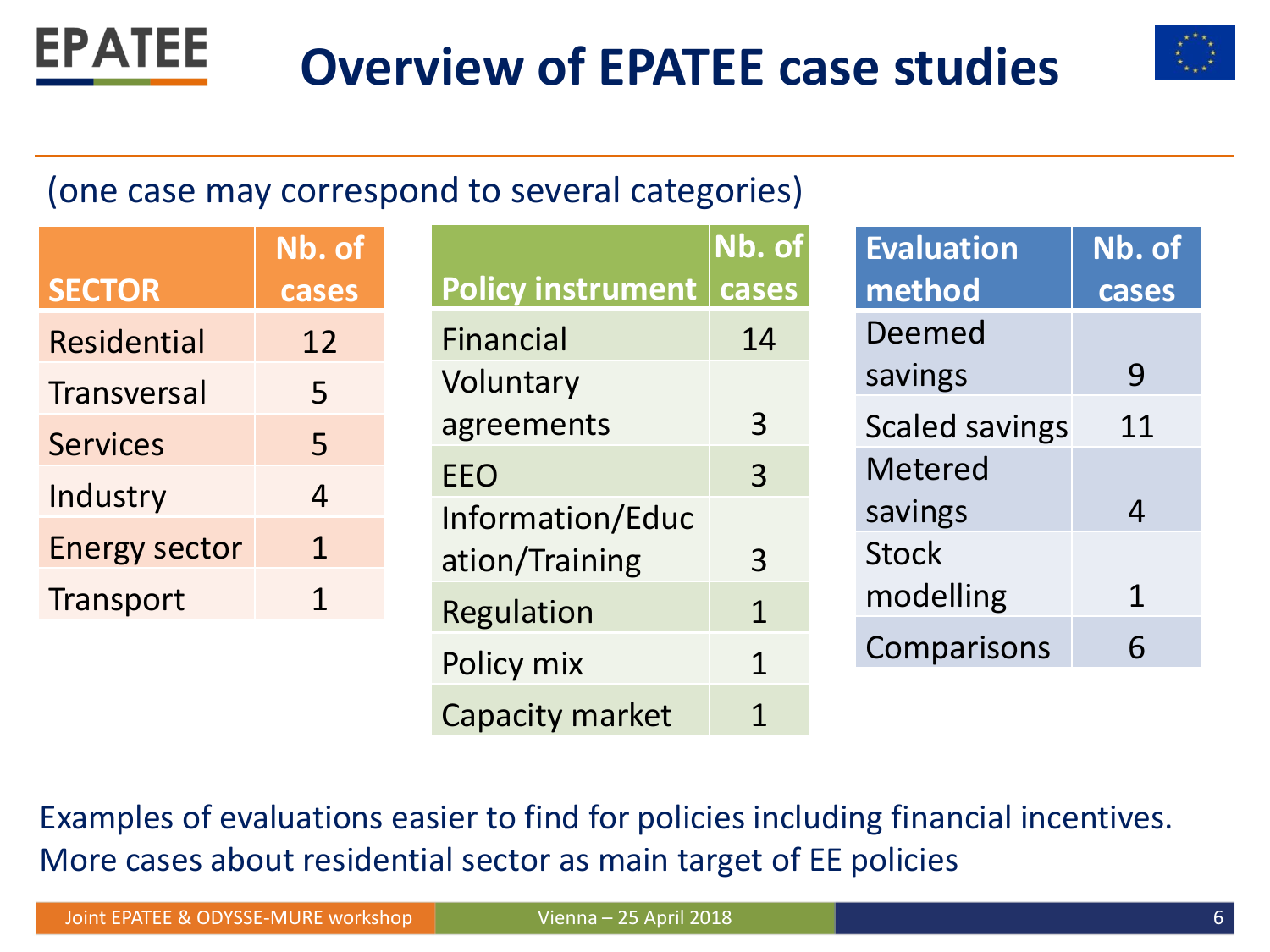

Joint EPATEE & ODYSSE-MURE workshop



#### **Evaluation is not a burden, but an opportunity**

*"One may have fear to do an ex-post impact evaluation, because it may show smaller results than based on the engineering estimates. However this increases the robustness of the results and therefore the confidence funders can have in them"* (quote from the Irish case)

| Examples of outputs/outcomes from the evaluation                             | <b>Cases</b>                                                    |
|------------------------------------------------------------------------------|-----------------------------------------------------------------|
| Improving data collection and verification processes                         | EEO scheme (UK)                                                 |
| Updating the list of eligible actions                                        | Primes Energie (BE), EEO scheme<br>(DK)                         |
| Improved technical recommendations/requirements                              | Warm Front (England)                                            |
| Improving the application process                                            | Primes Energie (BE)                                             |
| Redesign of the incentives                                                   | Energy renovation of public sector<br>buildings (CR)            |
| Reinforcing support from policymakers and other<br>stakeholders              | Better Energy Homes (IE),<br>Voluntary agreements (FI)          |
| Evidences/accountability for decision-making<br>(particularly about funding) | Better Energy Homes (IE), Energy<br><b>Efficiency Fund (DE)</b> |

Vienna – 25 April 2018 7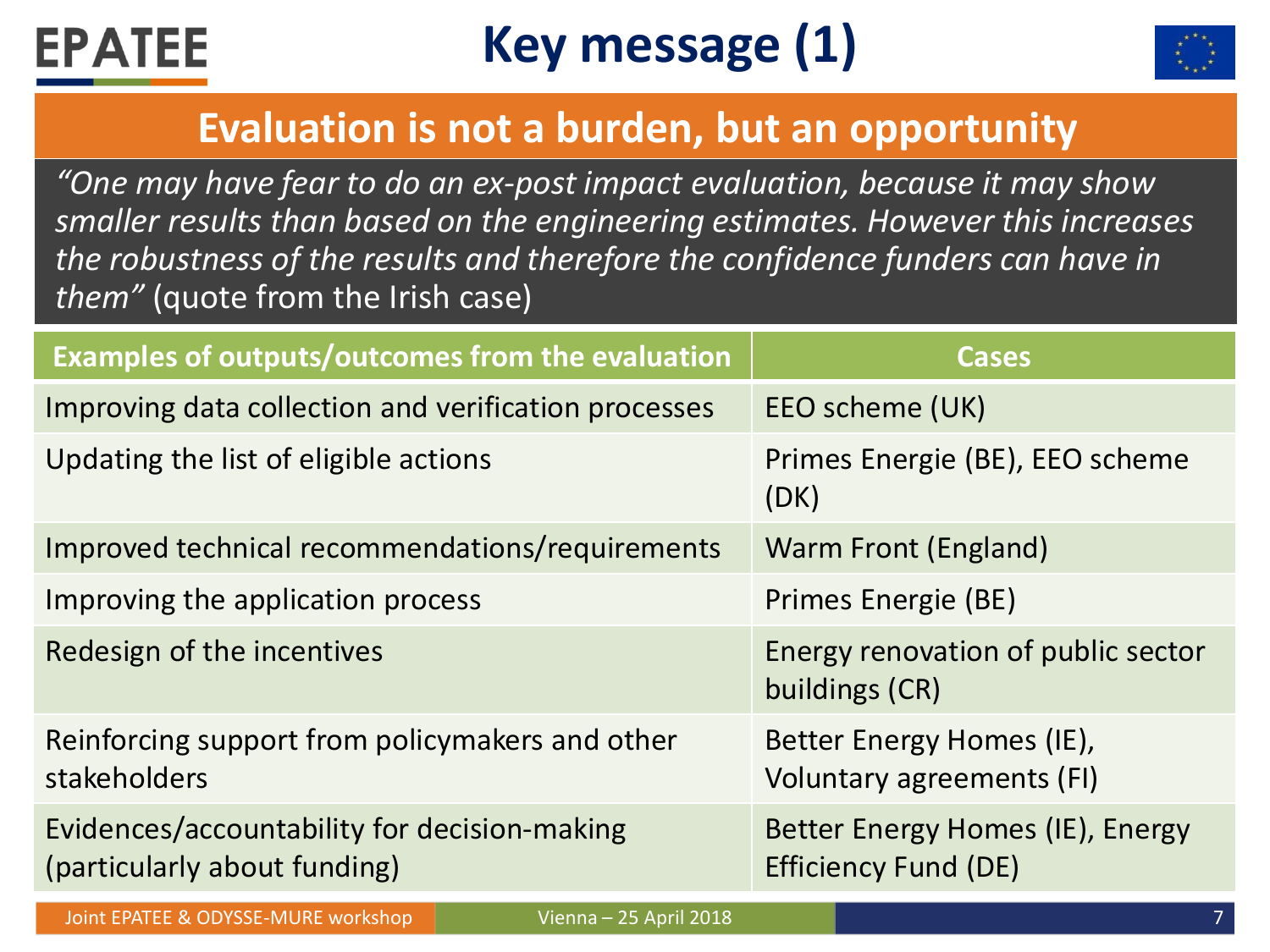



#### **Good data is well-documented data**

*"In reality, if two persons carry out impact evaluation of the same policy measure, they get different results. Even if I make the same calculation in successive years without proper documentation of the calculation method and definitions, the calculation can be different. This highlights the needs for good logic and documentation."*

(quote from the case on Energy Efficiency Agreements in Finland)

Guiding questions:

 $\checkmark$  is the documentation sufficient for all readers to understand the figures in the same way?

 $\checkmark$  Is the documentation sufficient to keep the memory of the results? *"The policy made possible to save 10 PJ"*  $\rightarrow$  final/primary energy? annual/lifetime savings? from actions implemented over which period? *"From its start, the policy triggered 100 M€ of investments."*  $\rightarrow$  up to when? VAT included? total/marginal costs?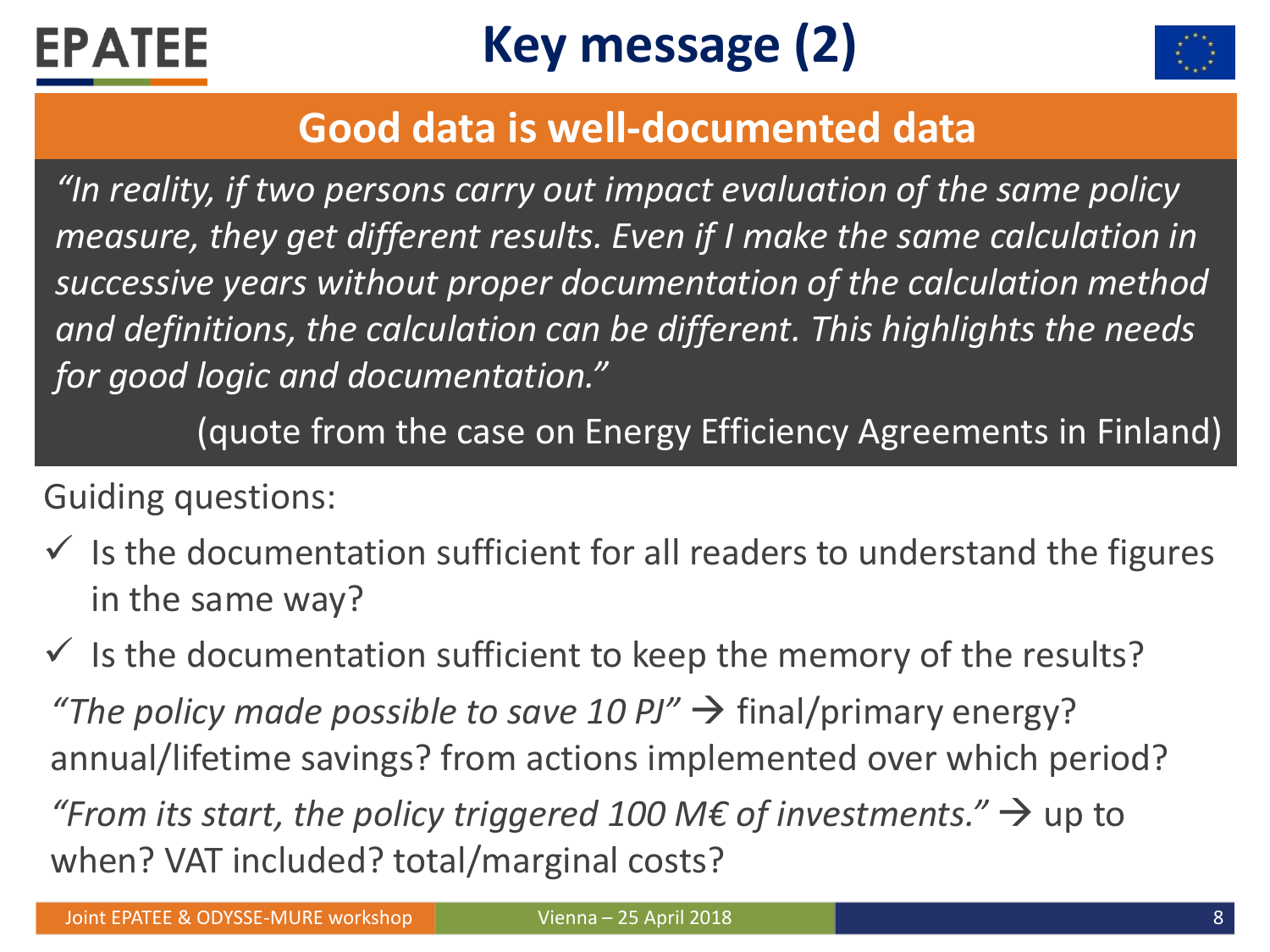





#### **Good data is well-documented data**

Issues for discussions:

- $\checkmark$  Are there in your organisation / country guidelines or recommendations about how data should be documented?
- Do you think **guidelines about documentation of data** could be a useful tool (to be developed by EPATEE)?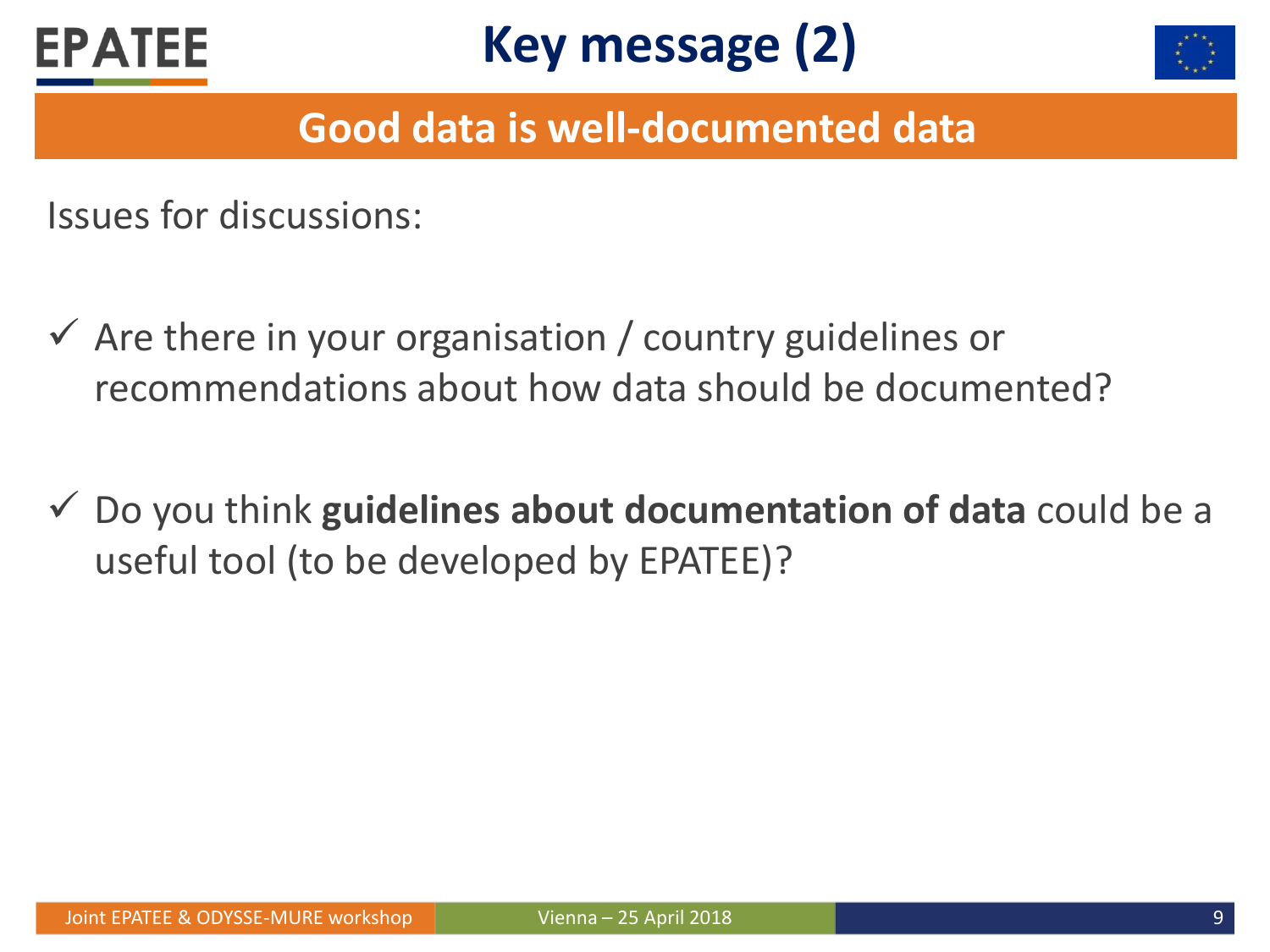



#### **Evaluation method = f(evaluation objectives ; constraints)**



Examples of issues depending on the evaluation objectives:

- Use of "conventional" or "actual" energy consumption
- What would be a "reliable enough" result
- + practical factors/constraints : data availability, timeline, budget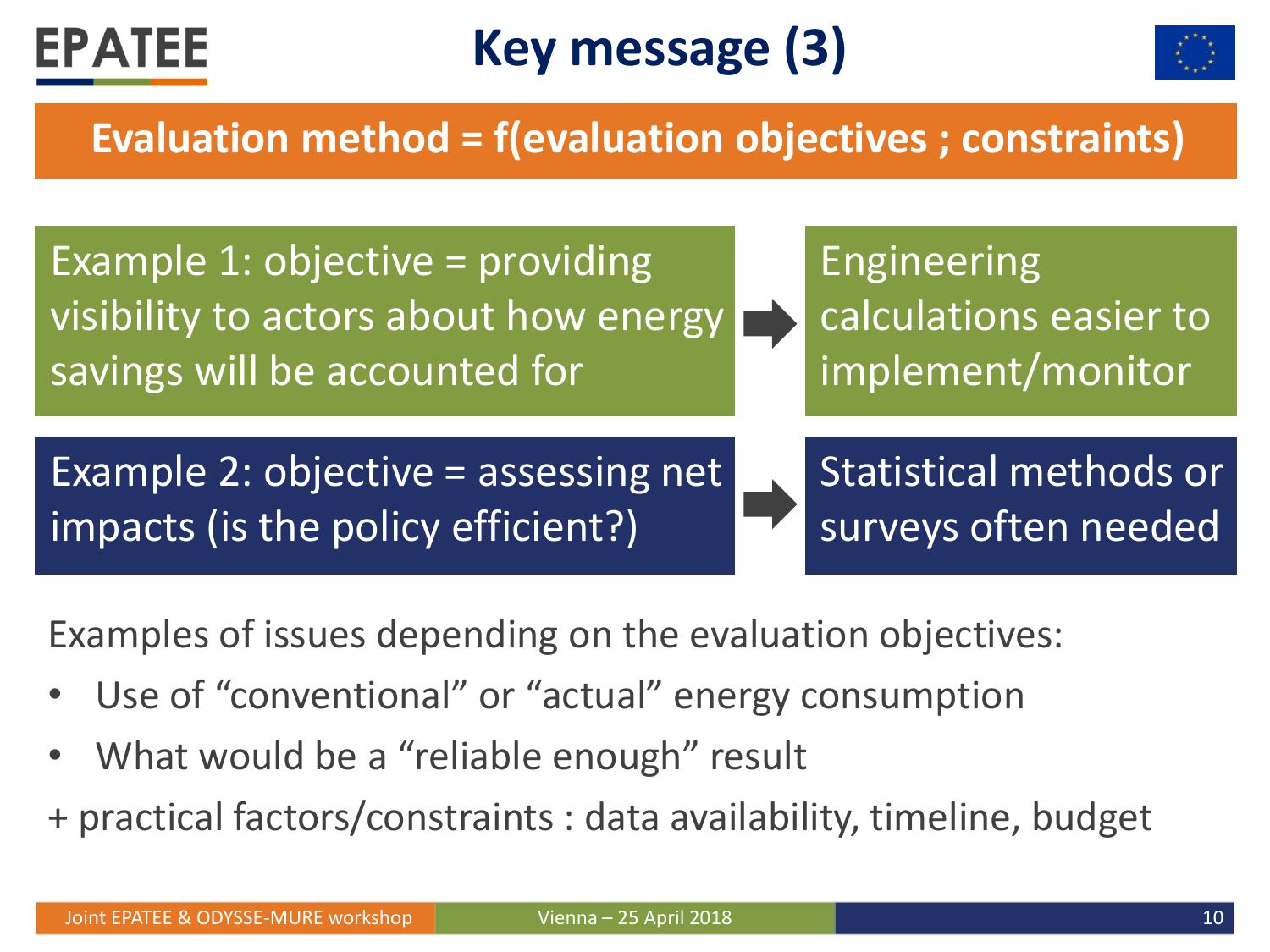



#### **Evaluation method = f(evaluation objectives ; constraints)**

*"It is important to distinguish M&V and evaluation. M&V provides data and feedback as a regular basis for managing the scheme. Evaluation provides an independent and in-depth analysis of the scheme and its impacts, in order to draw recommendations."*

*"The call for tenders for an evaluation has a major influence on what can be done in the evaluation. A good call for tenders can pave the way for a good evaluation and vice versa."*

*"Our experience is that when preparing a tender for an evaluation, the specifications for the evaluation should be focused on defining clear evaluation questions. The choice of the evaluation methods to answer these questions should be up to the bidders. This makes possible to compare offers with different methodologies."*

Quotes from the case on the Danish EEO scheme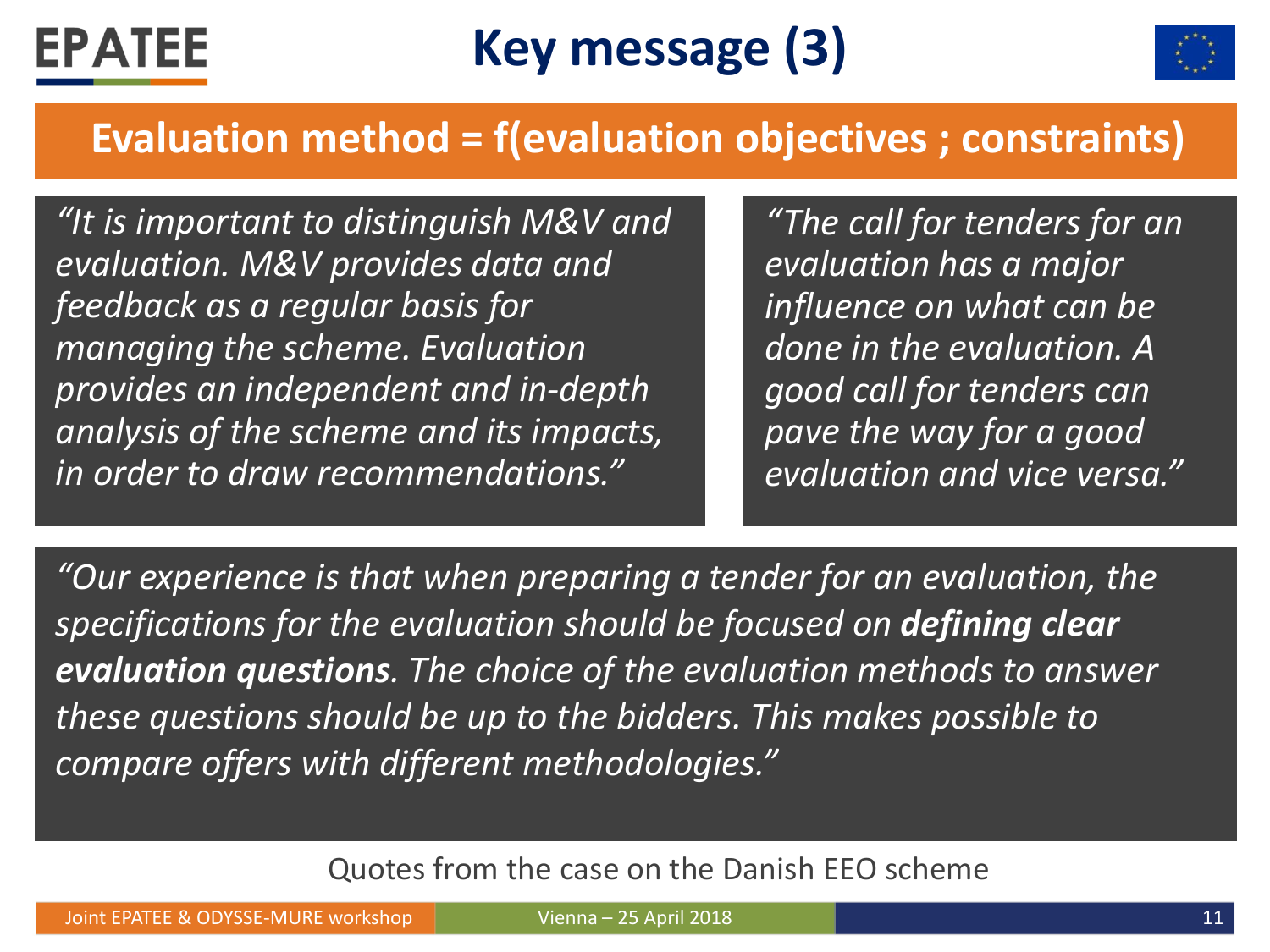# **EPATEE**



### **Evaluation method = f(evaluation objectives ; constraints)**

Issues for discussions:

- $\checkmark$  Statistical methods (e.g., comparing participants and control group) often recommended as best practices, but not frequently used in the cases analysed + many difficulties encountered (data access, sample size, matching samples, …):
- $\rightarrow$  did you experience the same?
- $\checkmark$  Based on your experience, are evaluation methods mostly chosen based on evaluation objectives? or on practical constraints? (or iterative process?)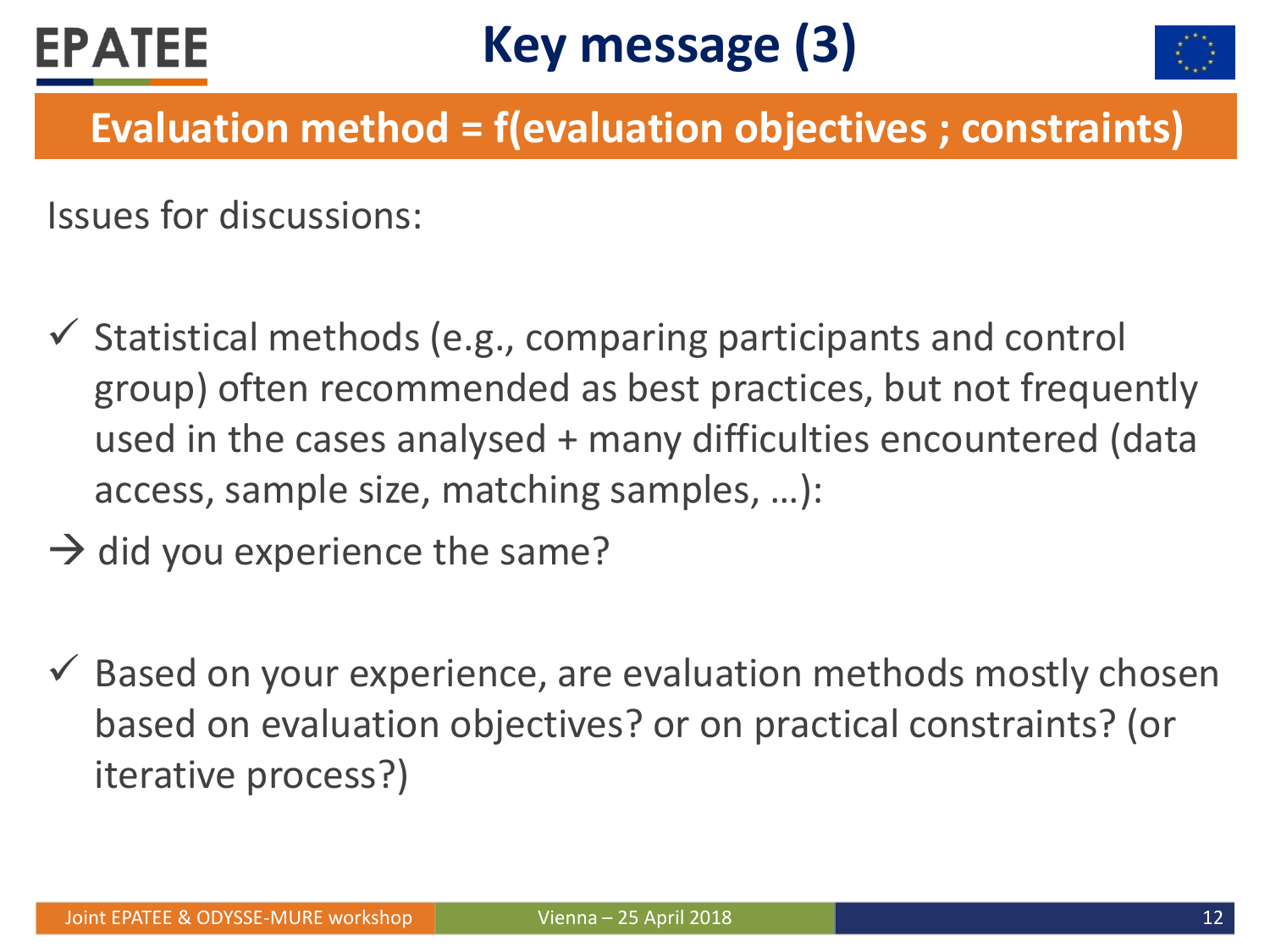#### **Other key messages / issues EPATEE**



- "Reliable" does not mean 100% accurate, but clear and accurate enough to set the basis for decision making / stakeholders' confidence
- $\checkmark$  Identifying the most relevant data for collection is a continuous process
- $\checkmark$  Regular monitoring and ex-post evaluations are complementary
- $\checkmark$  No method is the silver bullet or gold standard: compare to validate
- $\checkmark$  Assessing net impacts (when appropriate) can be challenging
- $\checkmark$  Communication about evaluation results/conclusions can be as important as the evaluation itself

 $\rightarrow$  Key messages to be further refined and complemented with the upcoming case studies, then summarized in a report

Comments and suggestions are welcome !